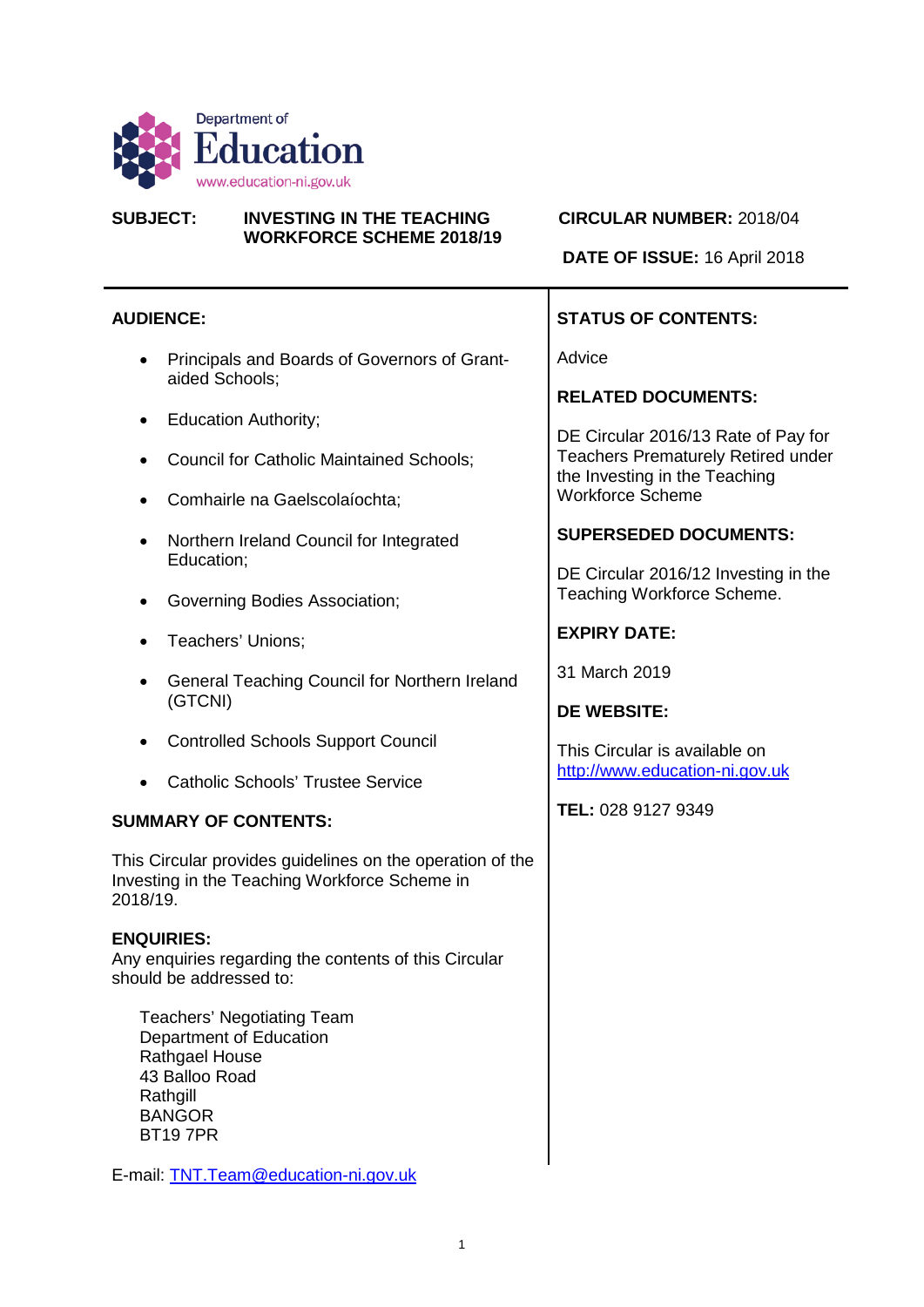# **INDEX**

|                                                                  | Page           |
|------------------------------------------------------------------|----------------|
| Introduction                                                     | 3              |
| <b>Eligibility for the Scheme</b>                                | $\overline{4}$ |
| Applications to the Scheme                                       | 5              |
| <b>Process for Boards of Governors</b>                           | 6              |
| Process for Employing/Funding Authority                          | $\overline{7}$ |
| Application for premature retirement                             | 9              |
| School Workforce Assessment workshops                            | 9              |
| Recruitment process for recently qualified teachers              | 9              |
| Re-employment of teachers released under the terms of the Scheme | 10             |
| Key dates for schools                                            | 12             |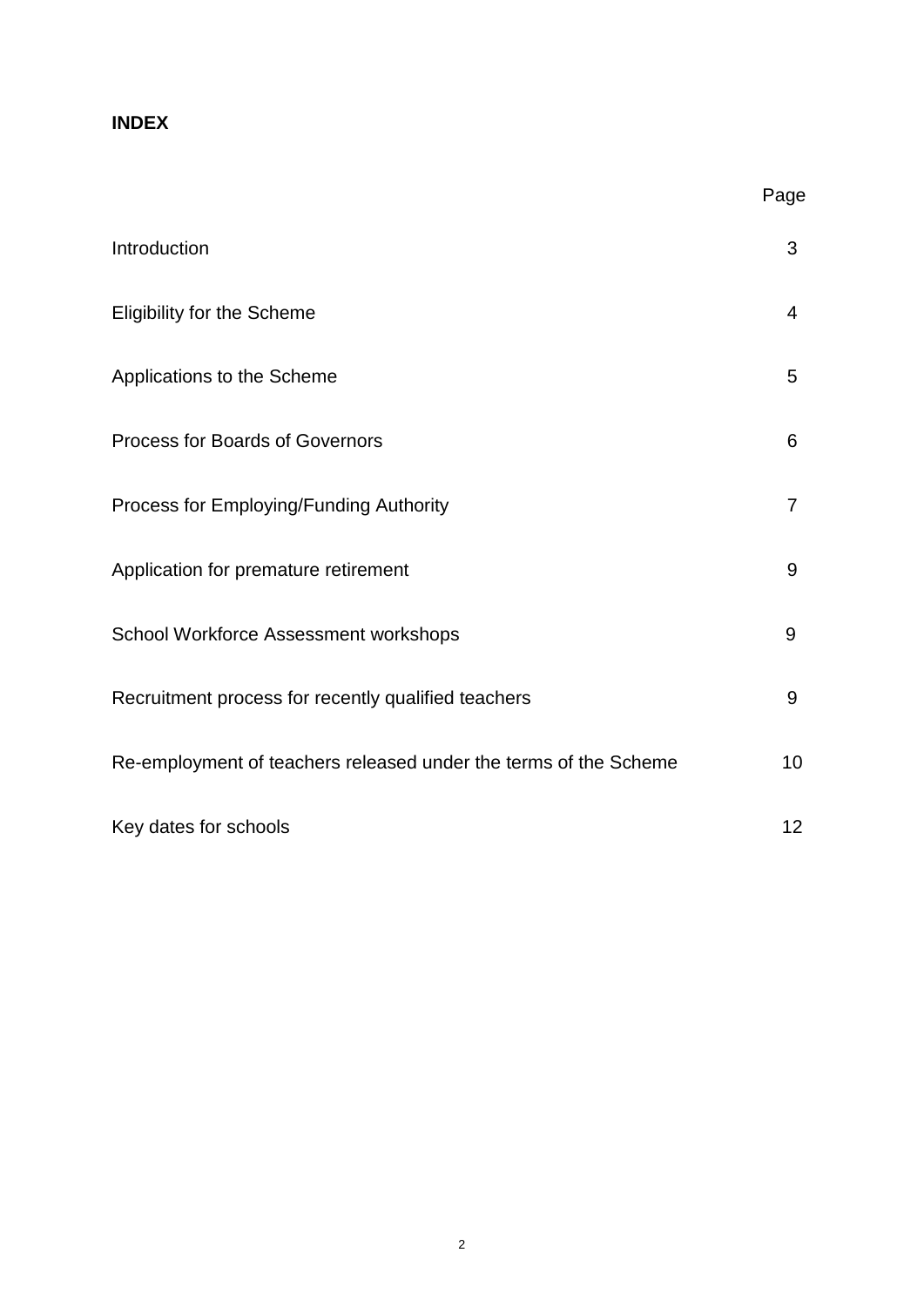# **INTRODUCTION**

 $\overline{\phantom{a}}$ 

- 1. The Investing in the Teaching Workforce Scheme (hereafter referred to as 'the Scheme') will operate in the 2018/19 financial year. The policy aims of the Scheme are to refresh and re-profile the teaching workforce by enabling the release of permanent teachers aged 55 years and over, at 30 April 2018, from the teaching profession and to replace the vacant posts with Recently Qualified Teachers<sup>[1](#page-2-0)</sup> who are not in permanent teaching employment at the date of application, who have qualified to teach in 2013, up to and including those who will have qualified during 2017 (that is 2013, 2014, 2015, 2016 and 2017) and are registered with the GTCNI to teach by the date of taking up post.
- 2. The Scheme will operate within the legislative environment of the Teachers' (Compensation for Redundancy and Premature Retirement) Regulations (NI) 2010 and the Finance Act 2004. This legislation restricts the age limit of the Scheme for the cohort leaving the teaching workforce to age 55 years and over, which is the minimum age of retirement. This will enable teachers who are released under the terms of the Scheme to have early access to pension, accrued to date, with no actuarial reduction to the pension benefits they will receive, despite receiving these benefits before normal retirement age. It should be noted that no additional compensatory payment or 'added years' will be made.
- 3. Funding for the Scheme will be allocated from the Public Sector Transformation Fund.

<span id="page-2-0"></span><sup>1</sup> Under the terms of the Scheme, Recently Qualified Teachers are defined as those who have qualified to teach in 2013, up to and including those who will have qualified during 2017 (that is 2013, 2014, 2015, 2016 and 2017), who are not in permanent teaching employment and are registered with the GTCNI to teach by the date of taking up post.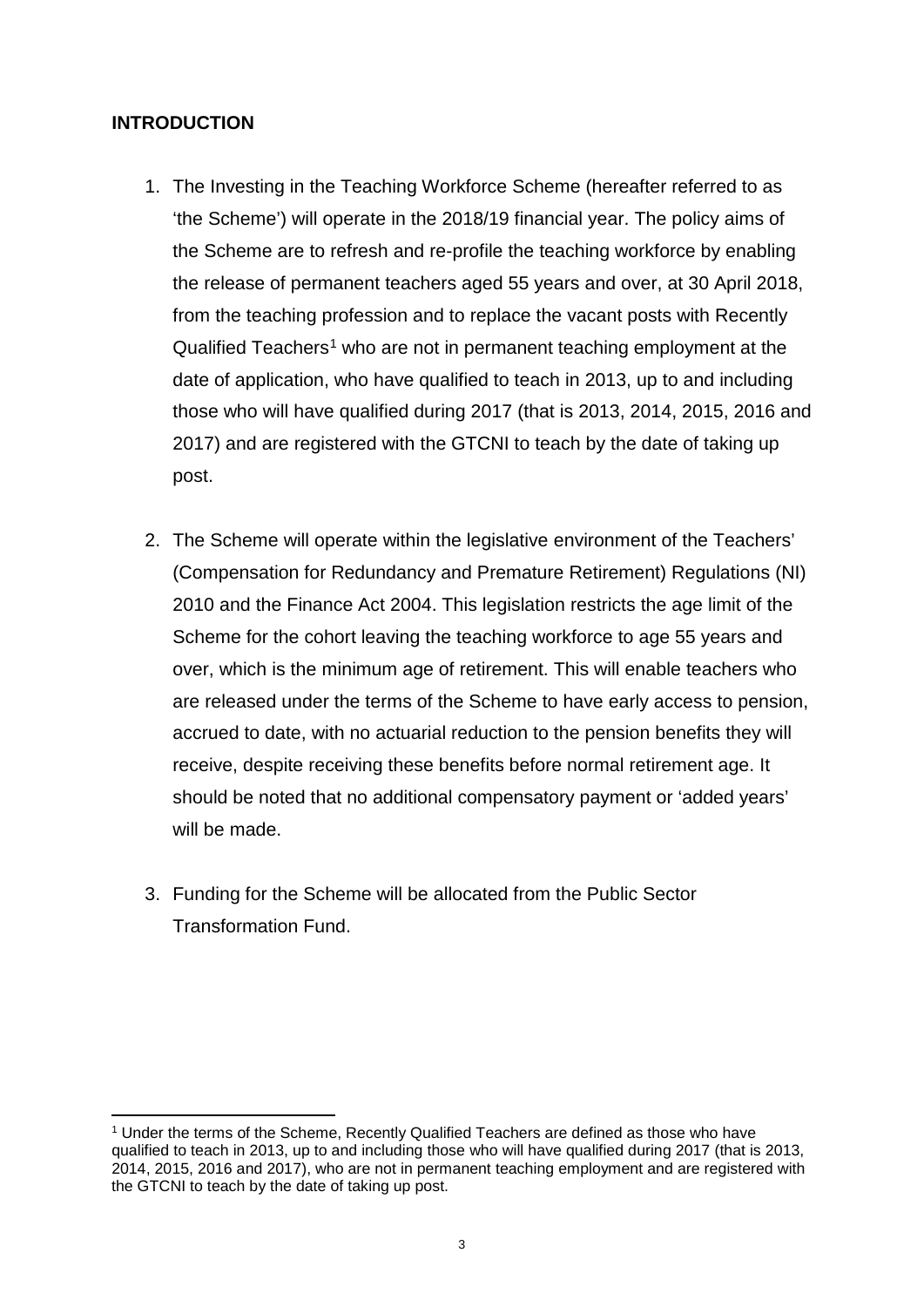# **ELIGIBILITY FOR THE SCHEME**

- 4. The Scheme will be applicable to permanent teachers aged 55 years and over at 30 April 2018 who wish to leave the profession, subject to confirmation of the recruitment and appointment of a Recently Qualified Teacher as a replacement in the vacant post, and, subsequent approval from the Department of Education.
- 5. Teachers who have reached or passed their normal retirement age by 31 March 2019 will not benefit from application to the Scheme and therefore will not be eligible to apply.
- 6. The application to leave the teaching profession **must** be initiated by the teacher, not by the school.
- 7. Vice-Principals can apply to leave under the terms of the Scheme, where the Board of Governors wish to further restructure the staffing profile of the school by suppressing the Vice-Principal post and creating a teaching post; or where the Teaching Appointments Scheme allows for an internal trawl to fill the vacant Vice-Principal post, and the subsequent vacancy created in the school being filled by a Recently Qualified Teacher (with the approval of the relevant Employing Authority).
- 8. Principals cannot apply to leave under the terms of the Scheme. These posts are prescribed posts and recruitment for Principals is subject to external recruitment, requiring an extensive breadth of experience which could not be replaced by a Recently Qualified Teacher.
- 9. There is **no** guarantee that any teacher who applies to be released under the terms of the Scheme will be released. Applications will be prioritised on the basis of cost of release, with the lesser cost being given precedence over those with a greater cost, subject to affordability within the threshold of funding available to the Department.

4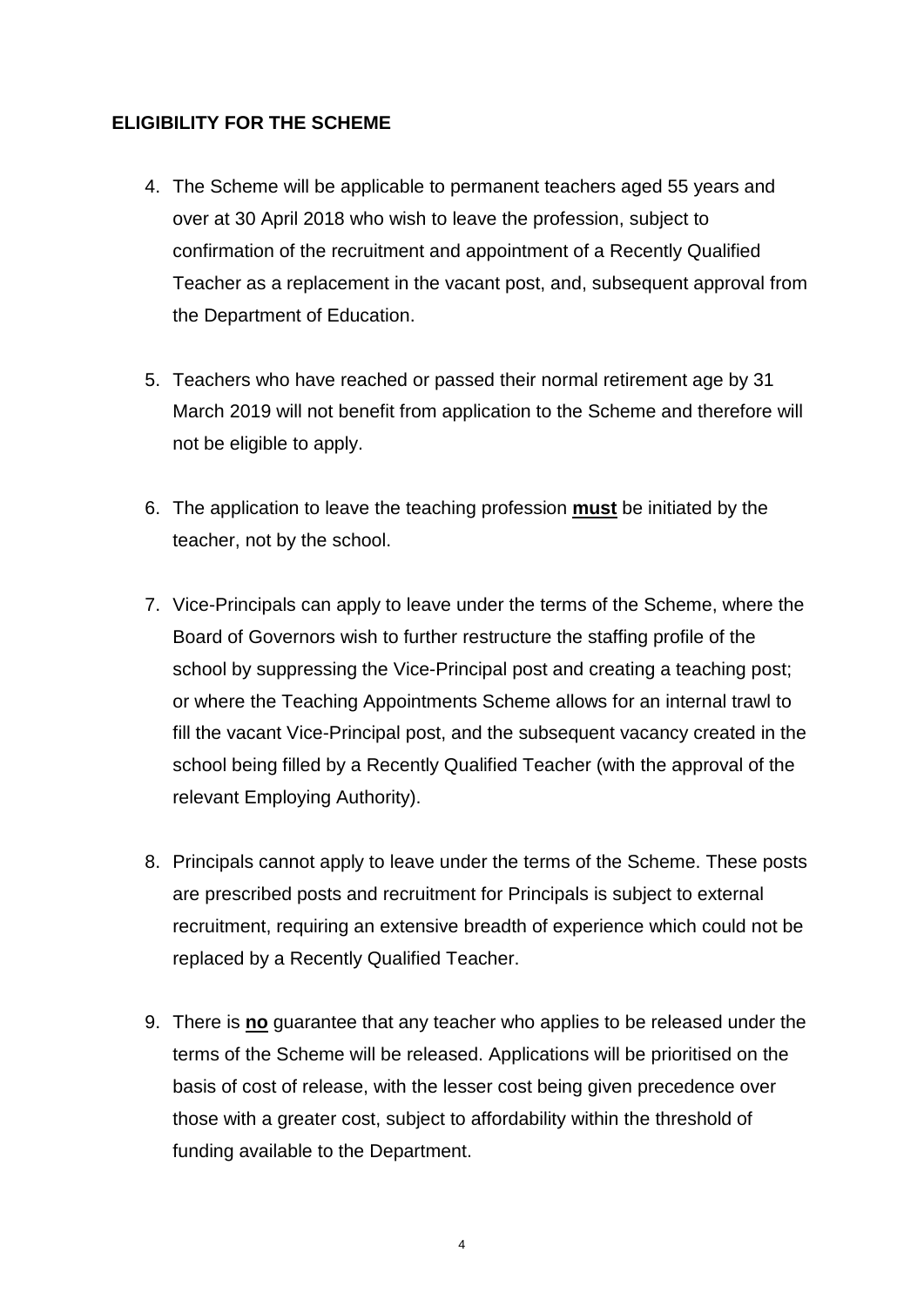- 10.In cases where an application is proposed for a teacher who is subject to an ongoing Human Resources procedure, details of the appropriateness of the application should be summarised, with circumstantial evidence, by the relevant Board of Governors as a separate attachment. The Employing/ Funding Authority should consider such cases and document advice where it is in support of the application proceeding.
- 11.Schools experiencing challenging financial positions should be aware that the Strategic Cost Reduction Programme 2018/19 should also be considered as an option for managing budgetary constraints, in addition to the terms of this Scheme.

# **APPLICATIONS TO THE SCHEME**

- 12.Teachers in permanent posts who wish to give consideration to be released from the teaching profession under the terms of the Scheme should complete the "Expression of Interest" on page 4 of the application form, and forward the application form to their Board of Governors **no later than 23 April 2018. Late applications will not be accepted. There is no right of appeal at any stage of the process.**
- 13.Teachers should refer to their individual Annual Benefits Statement (ABS) issued in March 2018 by Teachers' Pay and Pensions Team and should note that where this Statement has been received, no further Statement will be issued.
- 14. By submitting an application form, teachers are merely expressing an interest in leaving the teaching workforce under the terms of the Scheme. It should be emphasised that **no commitment** is being given, by any party, at this stage. **Applicants will be given the opportunity to confirm their acceptance to proceed with their application, or withdraw from the Scheme, at a later stage of the process.**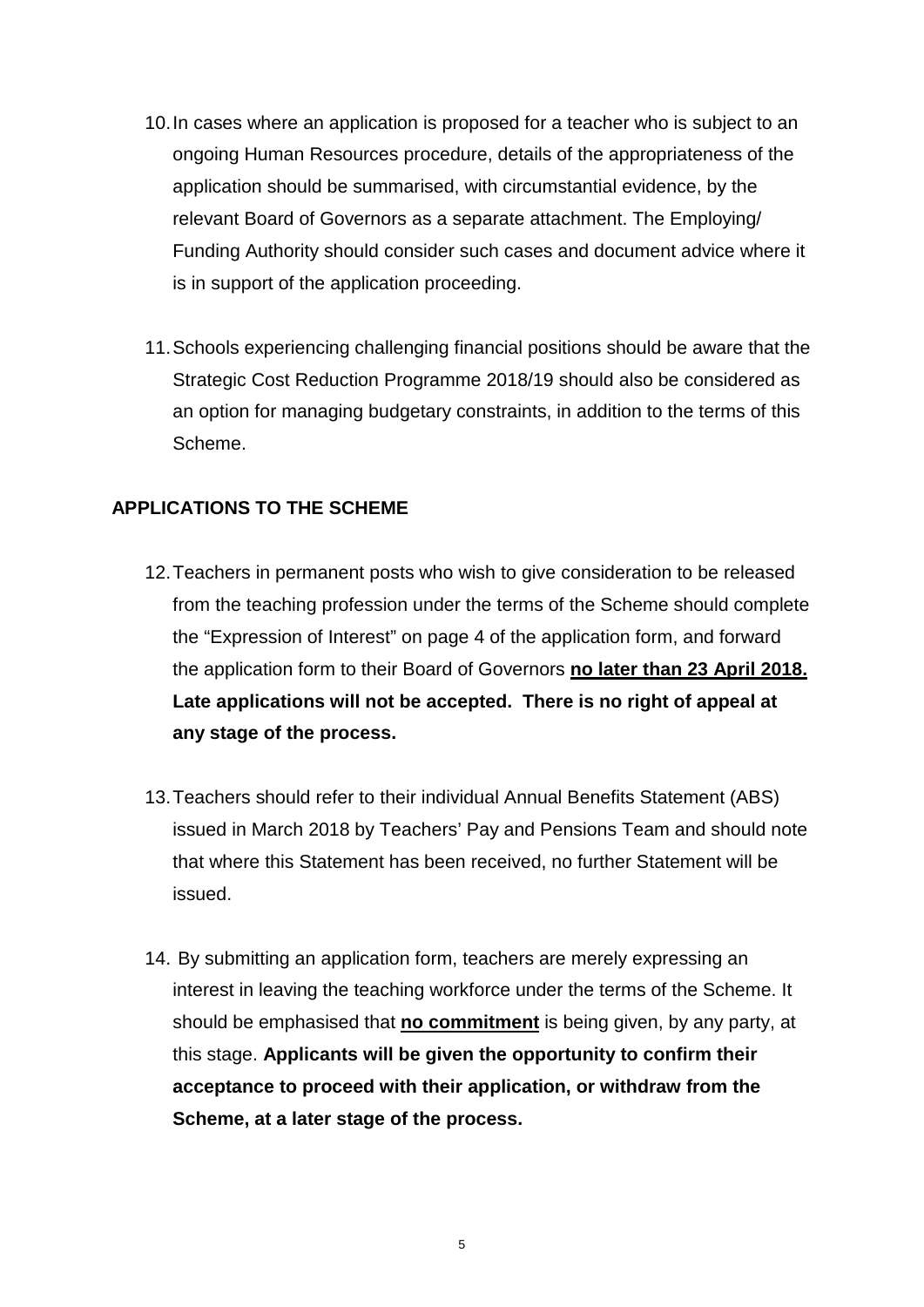- 15. Applications to the Scheme are subject to:
	- i. Agreement of the relevant Board of Governors;
	- ii. Agreement of the relevant Employing/Funding Authorities;
	- iii. Prioritisation of applications on the basis of cost of release; and
	- iv. Approval of the Department of Education and subject to affordability within the threshold of funding available.

# **PROCESS FOR BOARDS OF GOVERNORS**

- 16.Upon receipt of an "Expression of Interest" from a teacher, the Board of Governors should assess and complete the application form giving due consideration to:
	- The risks in relation to continuity of curriculum delivery to pupils and how any such risks can be managed;
	- Examination of the opportunity for curricular change, for example, through the introduction of revised subjects and subjects new to the school;
	- Assessment of restructuring within the teaching workforce of the school;
	- The reallocation of teaching allowances, should the teacher who wishes to be released be in receipt of allowances; and
	- The support that may be required and can be provided for the Recently Qualified Teacher on appointment to post.
- 17.If a school is in receipt of multiple applications to the Scheme, which may be detrimental to the efficient and effective operation of the school setting, **it is the responsibility of the Board of Governors** to determine those applications they are prepared to agree, based on the specific needs of the school and provision of the curriculum. Boards of Governors should ensure that evidence relating to these decisions is clearly documented and retained.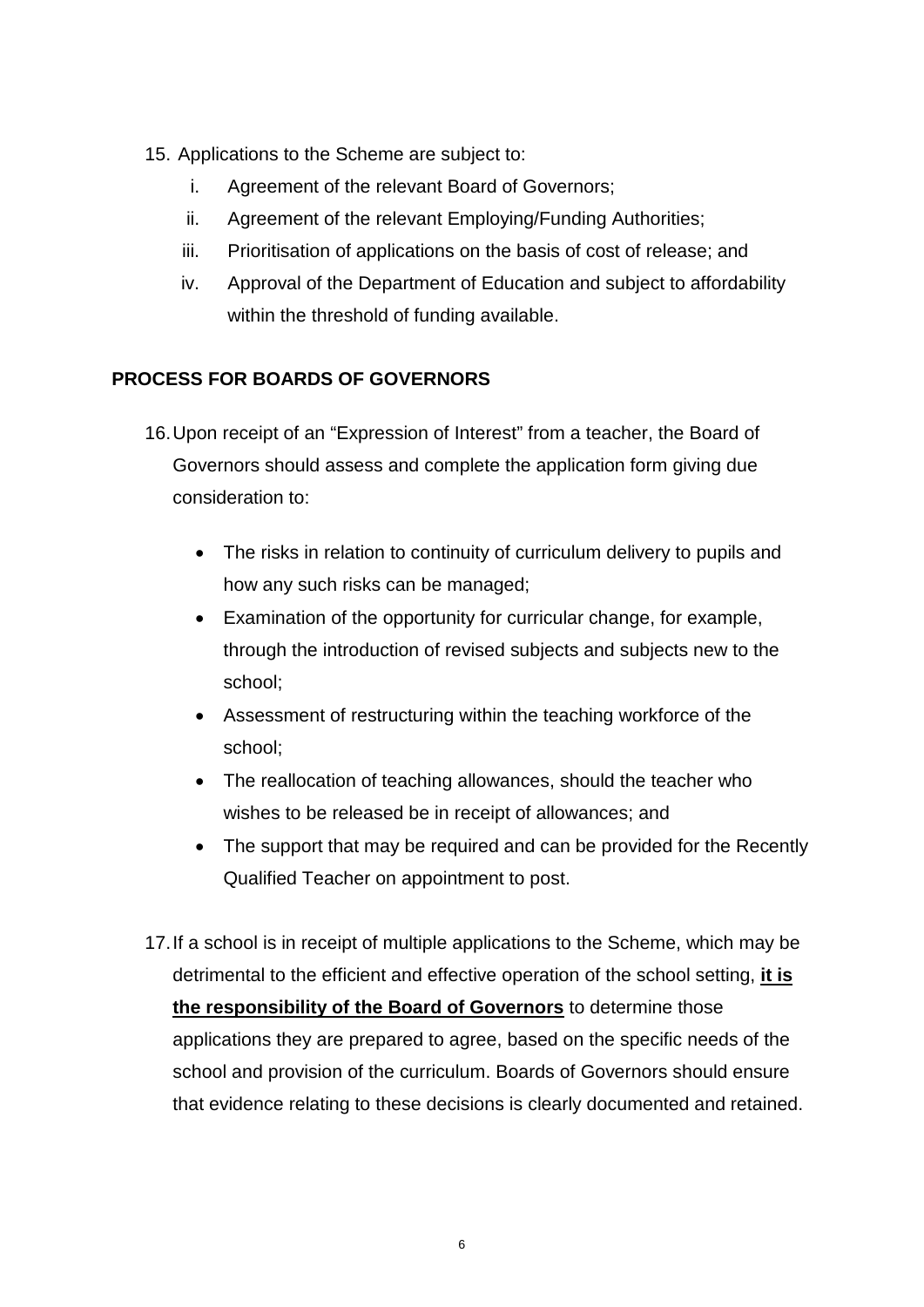18.In considering the release of teachers under the terms of the Scheme, Boards of Governors should be fully aware that teachers who receive conditional approval for their application **must not be released** until the subsequent recruitment exercise to secure and appoint a Recently Qualified Teacher has been completed and a date of commencement of employment is confirmed.

# **All appointments for Recently Qualified Teachers must be ratified and approved prior to final approval being provided to the teacher who has applied for release. All releases must be completed by 31 March 2019.**

- 19.Boards of Governors should submit the applications to the relevant Employing/Funding Authority as follows:
	- Controlled Schools: Education Authority,
	- Catholic Maintained Schools: CCMS,
	- Irish Medium Schools: Education Authority,
	- Other Maintained Schools: Education Authority,
	- VGS/GMI schools: Education Authority.

Contact details for submission are available on the application form.

20. Applications, as agreed by Boards of Governors, must be received by the Employing/Funding Authority **no later than Monday 30 April 2018. Late applications will not be accepted.**

# **PROCESS FOR EMPLOYING/FUNDING AUTHORITY**

- 21.On receipt of applications, the Employing/Funding Authority should ensure all relevant information has been provided.
- 22.Employing/Funding Authorities will then compile a list of all applicants approved by Boards of Governors and will submit a request for capitalisation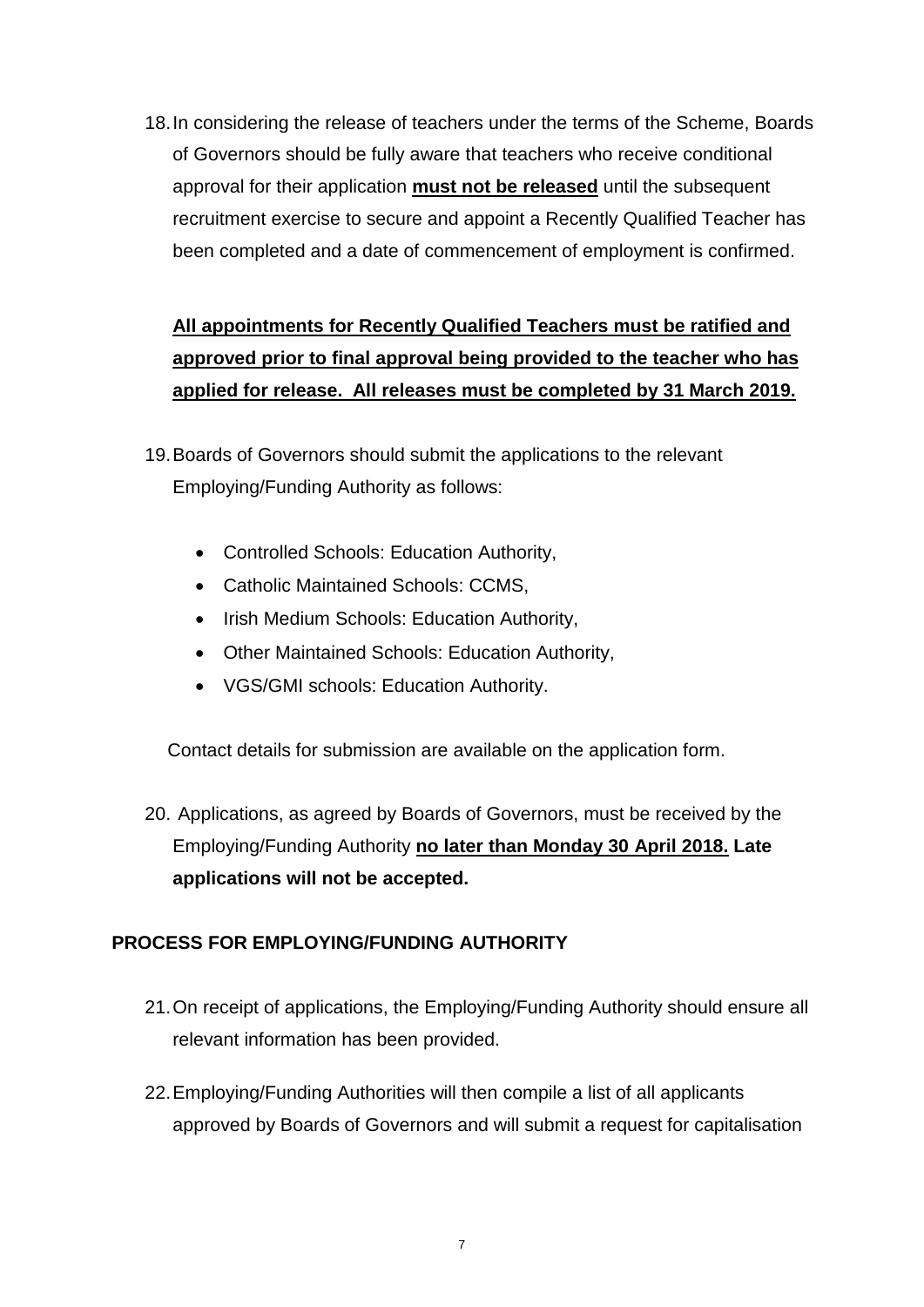costs for **all** those named on the respective lists to Teachers' Pay and Pensions Team, Waterside House, **no later than Tuesday 8 May 2018**.

- 23.Once capitalisation costs are completed, the applications will be prioritised in order of cost of release. Applications of lesser cost will be given precedence for funding. The Department will determine those applications that can be **conditionally** approved under the terms of the Scheme, subject to affordability within the limits of the threshold of funding available, and will advise the Employing/Funding Authority **by Friday 8 June 2018**.
- 24.The Employing/Funding Authority will then notify applicants and schools where the application has been prioritised **by Friday 15 June 2018.**
- 25.Teachers who have received conditional approval for release must confirm their acceptance to proceed with the application for release under the terms of the Scheme to their Board of Governors **no later than Friday 22 June 2018. Late acceptances will not be considered.**
- 26.Release from the profession under the terms of the Scheme is subject to Department of Education approval and appointment of a Recently Qualified Teacher to the post being vacated. **Therefore no assumptions should be made until Departmental approval is secured.**
- 27.Boards of Governors should submit the names of those who have confirmed their acceptance to proceed with their application for release under the terms of the Scheme to the relevant Employing/Funding Authority **no later than Friday 29 June 2018.**
- 28.The Employing/Funding Authority will share this information with Teachers' Negotiating Team, Department of Education [\(TNT.Team@education](mailto:TNT.Team@education-ni.gov.uk)[ni.gov.uk\)](mailto:TNT.Team@education-ni.gov.uk) **no later than Friday 6 July 2018**. **Late applications will not be accepted.**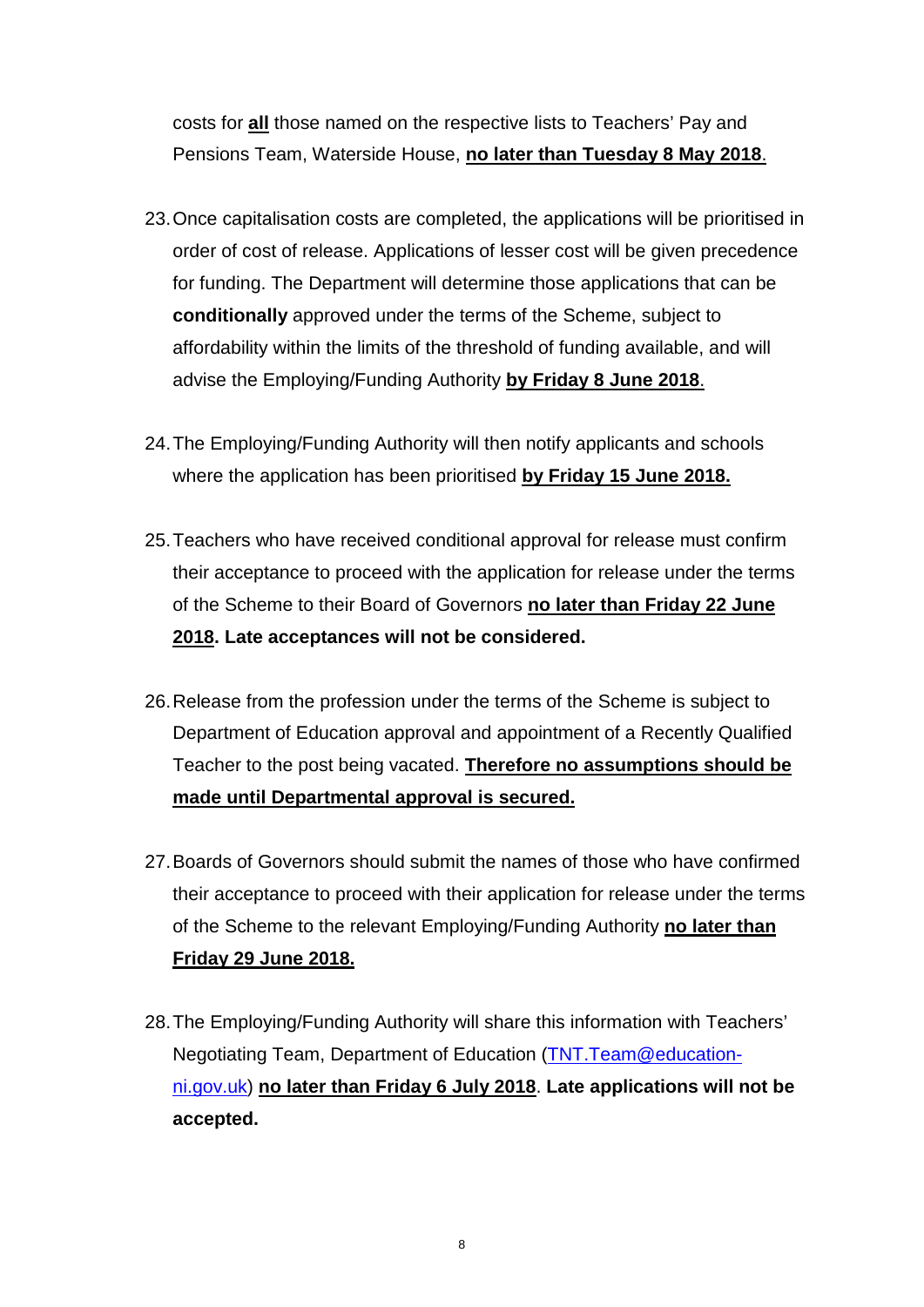29.**Funding will only be provided once the Education/ Funding Authority has confirmed both the date that the exiting teacher left and the Recently Qualified Teacher commenced employment.**

#### **APPLICATION FOR PREMATURE RETIREMENT**

- 30.The Employing/Funding Authority should liaise with the teacher, who has received conditional approval, to complete a TP4 form. The Employing/Funding Authority will authorise the completed TP4 form and submit this to Teachers' Pay and Pensions Team, Waterside House.
- 31.Teachers' Pay and Pensions Team will process the application and prepare payment, confirming the pension amount due to the applicant, subject to the recruitment of a Recently Qualified Teacher.

# **SCHOOL WORKFORCE ASSESSMENT**

32.Where a teacher is successful in their application to be released under the terms of the Scheme, participating schools will be expected to complete a School Workforce Assessment, at a later date, which demonstrates how the teaching workforce at the school will be refreshed through the release of the teacher aged 55 years and over and the subsequent appointment of a Recently Qualified Teacher. Workshops will be held **during week commencing 27 August 2018** to assist with the completion of the School Workforce Assessment document. At least one member of the Board of Governors and the school Principal will be required to attend.

# **RECRUITMENT PROCESS FOR RECENTLY QUALIFIED TEACHERS**

33.The recruitment process for a Recently Qualified Teacher, in accordance with the criteria for this Scheme, must not be initiated by the Board of Governors until conditional approval to release the teacher has been confirmed by the Department and the Employing/Funding Authority and accepted by the teacher and a School Workforce Assessment has been completed.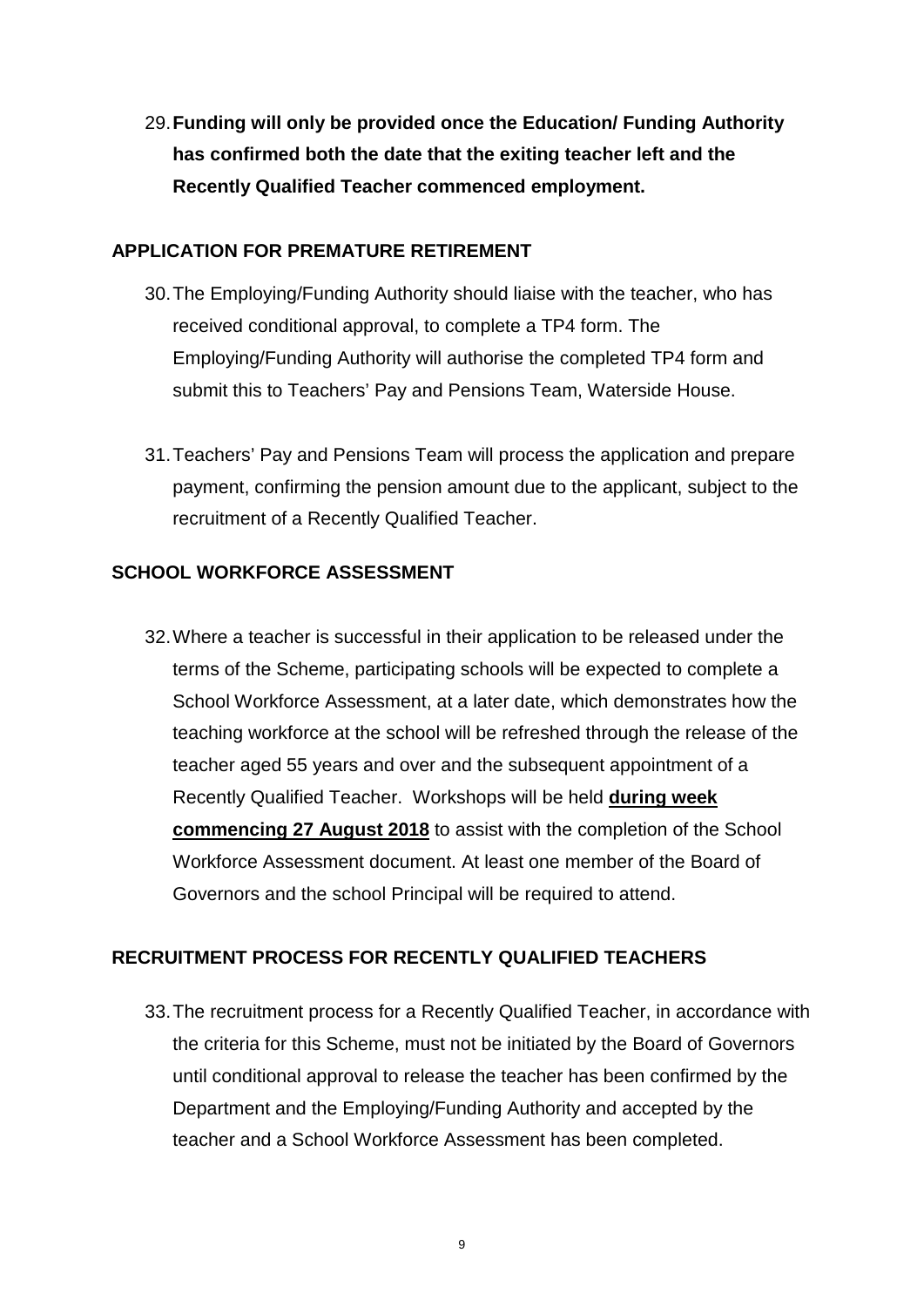- 34.Boards of Governors should refer to the recruitment process relevant to their Employing/Funding Authority. In accordance with the aims of this Scheme, Boards of Governors must not shortlist applications based upon experience.
- 35.Consideration to the timing of the recruitment exercise must be given. In all cases, the Recently Qualified Teacher should be appointed on the date immediately following the last day of service of the exiting teacher; the only exception should be in the case where a teacher exits on a Friday or on a day before a school holiday. **The release date for teachers leaving under the terms of the Scheme will take place at either 28 February 2019 or 31 March 2019.**
- 36.Following ratification by the Employing Authority of the recruitment of a Recently Qualified Teacher, as defined by this Scheme, the proposed date of release should be agreed with the Employing/Funding Authority at an early stage. All appointments for Recently Qualified Teachers **must be accepted by 31 March 2019** in order to avail of this Scheme.

# **TERMINATION OF EMPLOYMENT**

37.Once a date of release is confirmed, the Employing/ Funding Authority should issue a termination letter to the exiting teacher.

# **RE-EMPLOYMENT OF TEACHERS RELEASED UNDER THE TERMS OF THE SCHEME**

- 38.Those teachers prematurely retired under the Scheme, with access to an unreduced pension, will have a restriction of salary placed for all future teaching employment.
- 39.The annual salary to be paid to prematurely retired teachers who are reemployed in grant aided schools shall be restricted to Point 1 of the teachers' Main Pay Scale. Further guidance can be found in DE Circular 2016/13: Rate of Pay for Teachers Prematurely Retired under the Investing in the Teaching Workforce Scheme.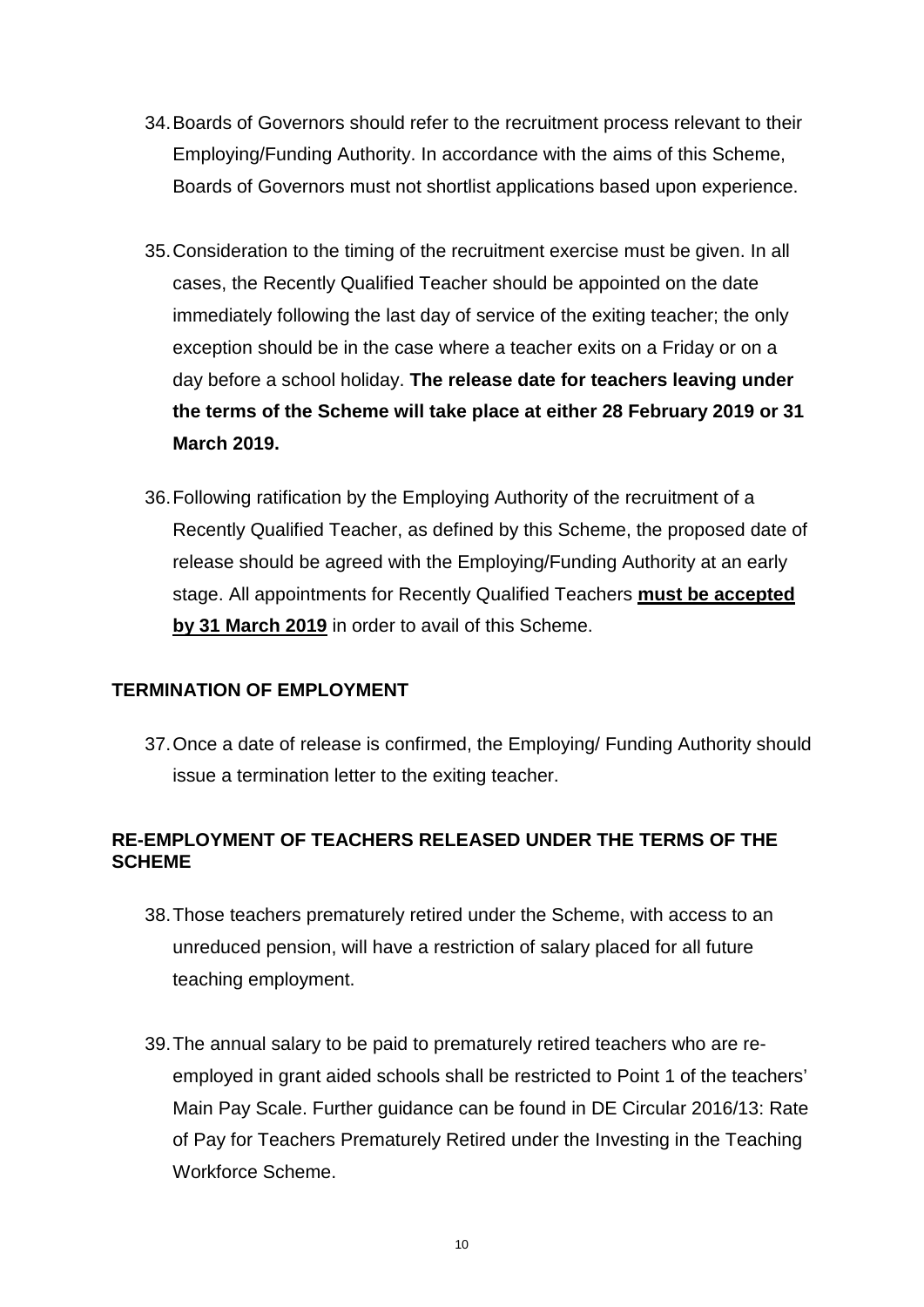40.When filling vacancies, which are not created as a result of this Scheme, including those of a temporary nature, employers should give preference to newly and recently qualified teachers or experienced non-retired teachers.

# **APPLICATION FORM**

41. An application form to apply for release under the terms of this Scheme can be found on the Department of Education website.